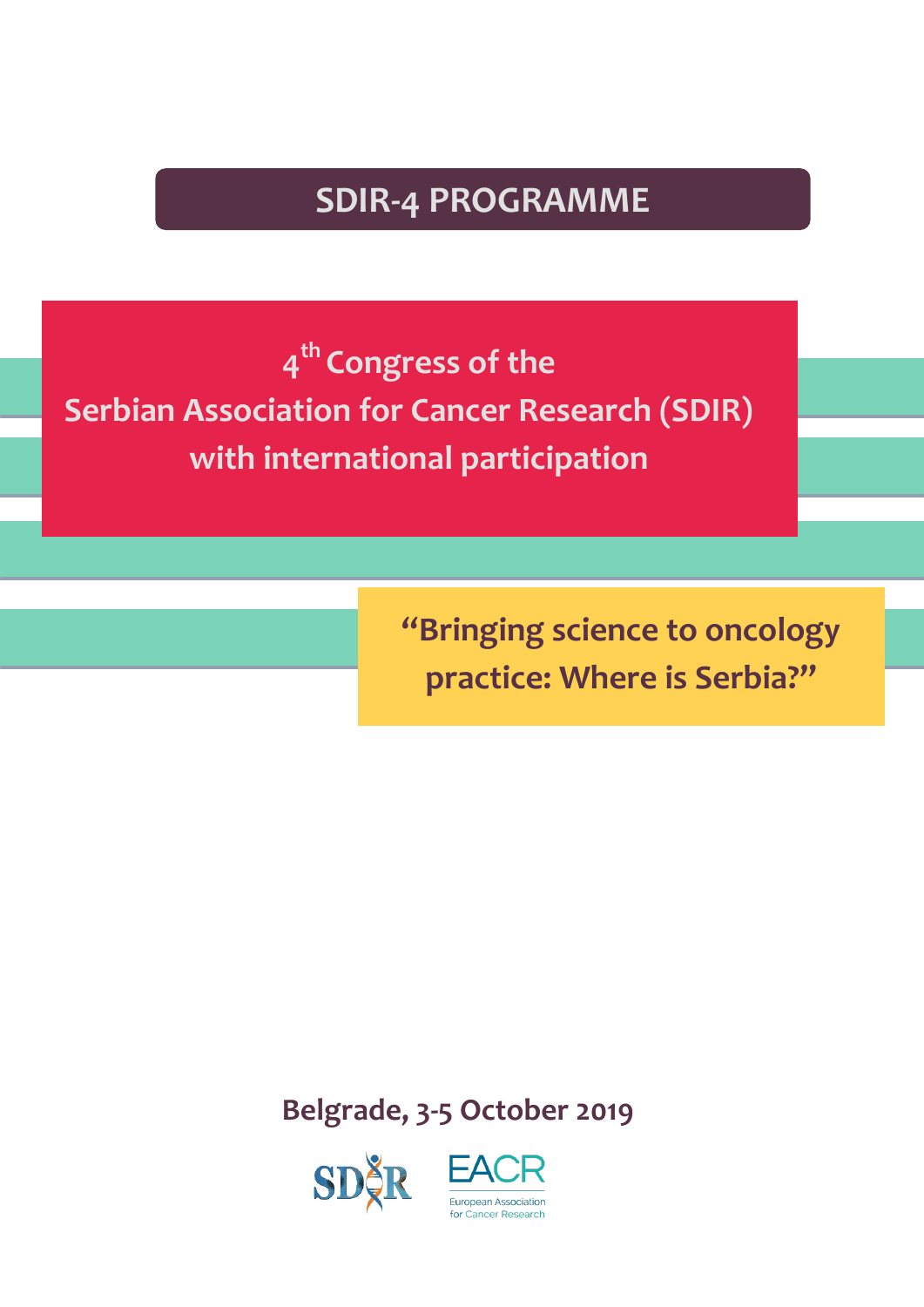# **Thursday, October 3rd 2019**

- 13.30 16.00 **REGISTRATION**
- 14.00 15.00 Pre-meeting educational symposium *Applying translational cancer research in molecular diagnostics: Serbian experience 1* Chairs: Siniša Radulović, Zvonko Magić
- 14.00 14.20 Mirjana Branković-Magić. **Hereditary breast/ovarian cancer: challenges of next generation sequencing.**  *Institute of Oncology and Radiology of Serbia, Belgrade, Serbia*
- 14.20 14.40 Milena Čavić, Radmila Janković. **Pharmacogenetics in clinical practice: how far have we come?** *Institute of Oncology and Radiology of Serbia, Belgrade, Serbia*
- 14.40 15.00 Bojana Cikota-Aleksić. **Detection of minimal residual disease in leukemia and lymphoma: are we changing definition and concept?** *Military Medical Academy, Belgrade, Serbia*
- 15.00 15.45 **Welcome cocktail**
- 15.45 16.25 Pre-meeting educational symposium *Applying translational cancer research in molecular diagnostics: Serbian experience 2*
- 15.45 16.05 Snežana Šušnjar. **How to estimate the indications for administration of adjuvant chemotherapy in patients with luminal HER2 negative breast cancer? The role of uPA and PAI-1 biomarkers.** *Institute of Oncology and Radiology of Serbia, Belgrade, Serbia*
- 16.05 16.25 Marija Đorđić Crnogorac. **uPA and PAI-1: prognostic factors for early breast cancer.** *Institute of Oncology and Radiology of Serbia, Belgrade, Serbia*

# **Friday, October 4th 2019**

- 08.00 **REGISTRATION**
- 08.30 09.00 **CONGRESS WELCOME**
- 09.00 10.30 *Session: Targeted & Immunotherapy in cancer: Biomarker-based approaches* Chairs: Siniša Radulović, Radmila Janković
- 09.00 09.30 Davorin Radosavljević. **Focus on lung adenocarcinoma.**  *Institute of Oncology and Radiology of Serbia, Belgrade, Serbia*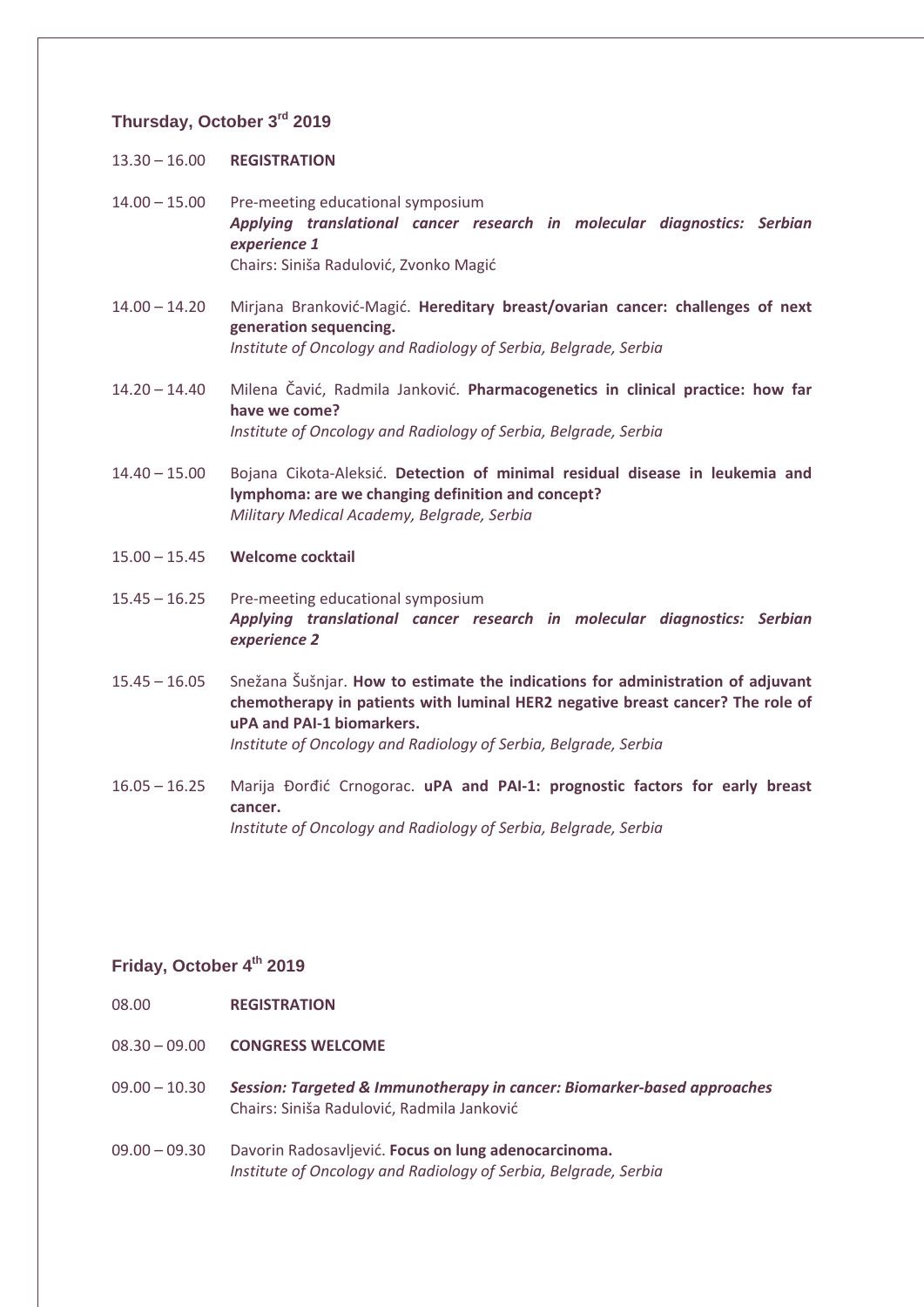09.30 – 10.00 Lidija Kandolf-Sekulović. **Focus on melanoma.** *Military Medical Academy, Belgrade, Serbia*

#### 10.00 – 10.30 Short talks

- 10.00 10.10 Tijana Martinov. **SOX2-targeted T cell immunotherapy in multiple myeloma.** *Clinical Research Division, Fred Hutchinson Cancer Research Center, Seattle, WA, United States of America*
- 10.10 10.20 Vesna Ćorić. **Disturbed redox balance contributes clear renal cell carcinoma development and progression.** Institute of Medical and Clinical Biochemistry, Faculty of Medicine, University of *Belgrade, Belgrade, Serbia*
- 10.20 10.30 Vera Jokić. **The predictive value of haematological parameters on the progressionfree survival in advanced lung adenocarcinoma patients treated with tyrosine kinase inhibitors in Serbia.** *Institute of Oncology and Radiology of Serbia, Belgrade, Serbia*
- 10.30 11.00 **Lecture sponsored by Labena** Uršula Prosenc Zmrzljak, Rok Košir, Zoran Krivokapić, Dragica Radojković, Aleksandra Nikolić. **Detection of somatic mutations with ddPCR from liquid biopsy of CRC patients.**

### 11.00 – 11.30 **Coffee break**

11.30 – 13.00 *Session: New technologies and approaches of molecular diagnostics in hereditary cancer* Chair: Mirjana Branković-Magić

11.30 – 12.00 Vita Šetrajčič Dragoš, Srđan Novaković. **The relevance of molecular diagnostic in hereditary cancer.** *Institute of Oncology, Ljubljana, Slovenia* 

12.00 – 12.30 Ana Krivokuća. **The importance of panel testing in high grade serous ovarian cancer.** *Institute of Oncology and Radiology of Serbia, Belgrade, Serbia*

12.30 – 13.00 Short talks

*Zagreb, Croatia*

- 12.30 12.40 Iva Kirac. **Genetic counselling unit-model and experience of University Hospital for Tumours in Croatia.** *University Hospital for Tumours, Sestre milosrdnice University Hospital Centre,*
- 12.40 12.50 Milica Mihajlović. **rs2910164 variant in** *mir-146a* **gene in high risk hereditary breast and ovarian cancer cases.** *Institute of Oncology and Radiology of Serbia, Belgrade, Serbia*
- 12.50 13.00 Jovana Broćić. *CDK4* **codon 24 mutation status in familial melanoma patients single center study.** *Institute for Medical Research, Military Medical Academy, Belgrade, Serbia*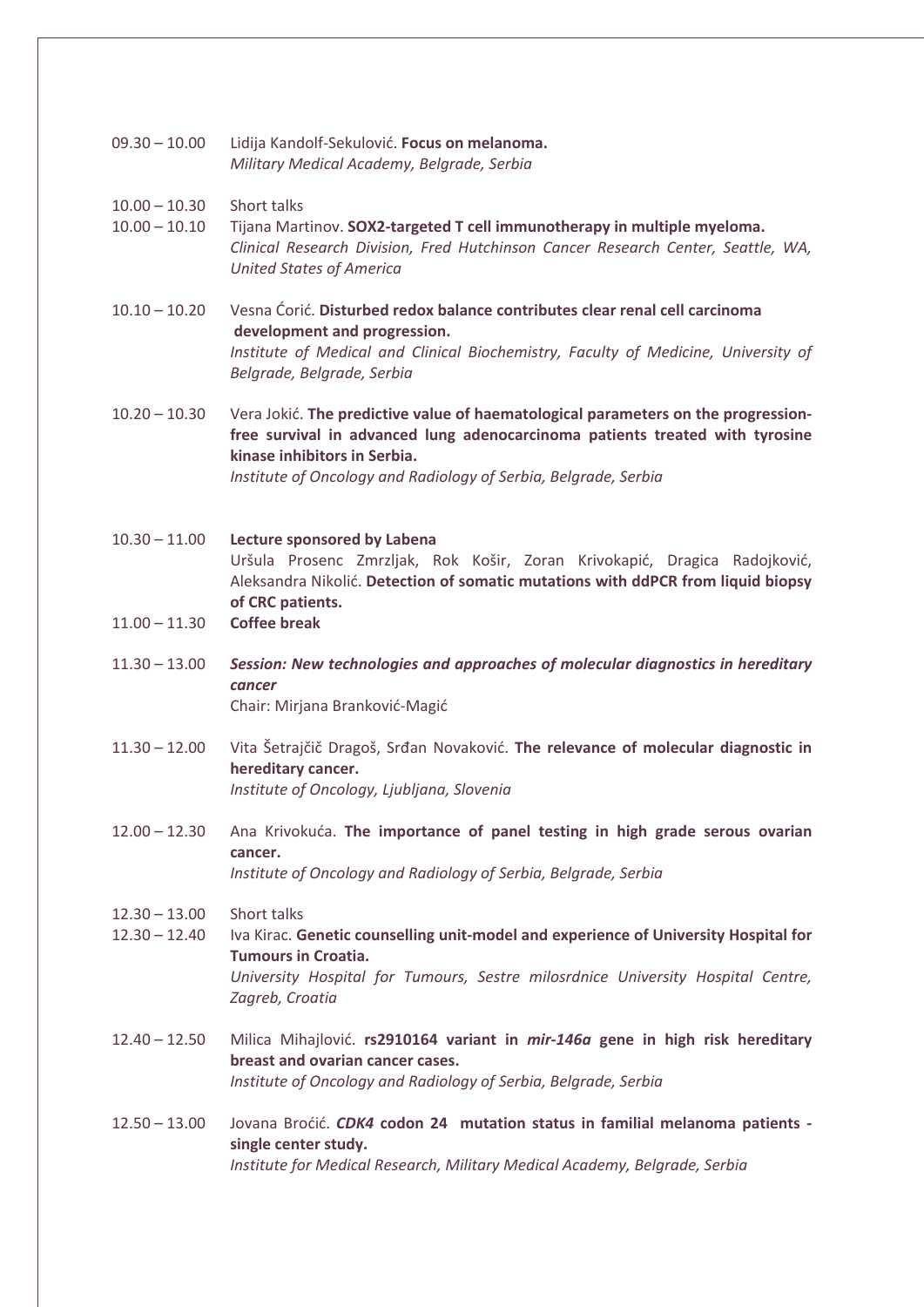- 13.00 13.30 **Lecture sponsored by Roche Precision medicine in oncology. The importance of genomic profiling.**
- 13.30 14.30 **Lunch**
- 14.30 15.30 **Poster session and coffee break**
- 15.30 16.15 **Plenary lecture (EACR Sponsored)** Arkaitz Carracedo. **Disentangling the molecular drivers of prostate cancer progression.** *Center for Cooperative Research in Biosciences (CIC bioGUNE), Derio, Spain*
- 16.15 16.30 **Lecture sponsored by Superlab.**  Vladan Kocić. **Analytical instruments in cancer research.**
- 16.30 18.15 *Session: Current challenges and future perspectives of radiotherapy* Chairs: Tatjana Stanojković, Marina Nikitović
- 16.30 16.45 Milena Krajnovic. **DNA methylation as a potential predictor of tumor response to radiotherapy.**  *Vinca Institute of Nuclear Sciences, Belgrade, Serbia*
- 16.45 17.00 Emina Mališić. **The role of single nucleotide polymorphisms in outcome and toxicity of radiotherapy for prostate cancer.** *Institute of Oncology and Radiology of Serbia, Belgrade, Serbia*
- 17.00 17.15 Barbara Jožef. **Comet assay as a tool for evaluation of DNA damage in cancer patient treated with radiotherapy.** *Institute for Chemistry, Technology and Metallurgy, University of Belgrade, Belgrade, Serbia*
- 17.15 17.30 Vesna Stanković, Marina Nikitović. **Late genitourinary toxicity after conventionally fractionated conformal radiotherapy for localized prostate cancer.** *Institute of Oncology and Radiology of Serbia, Belgrade, Serbia*
- 17.30 17.45 Jelena Bokun, Marina Nikitović. **Pediatric radiotherapy at IORS.** *Institute of Oncology and Radiology of Serbia, Belgrade, Serbia*
- 17.45 18.00 Tatjana Arsenijević, Marina Nikitović. **Micro RNA in lung cancer as potential biomarkers.** *Institute of Oncology and Radiology of Serbia, Belgrade, Serbia*
- 18.00– 18.15 Discussion
- 20.30 **Welcome Dinner**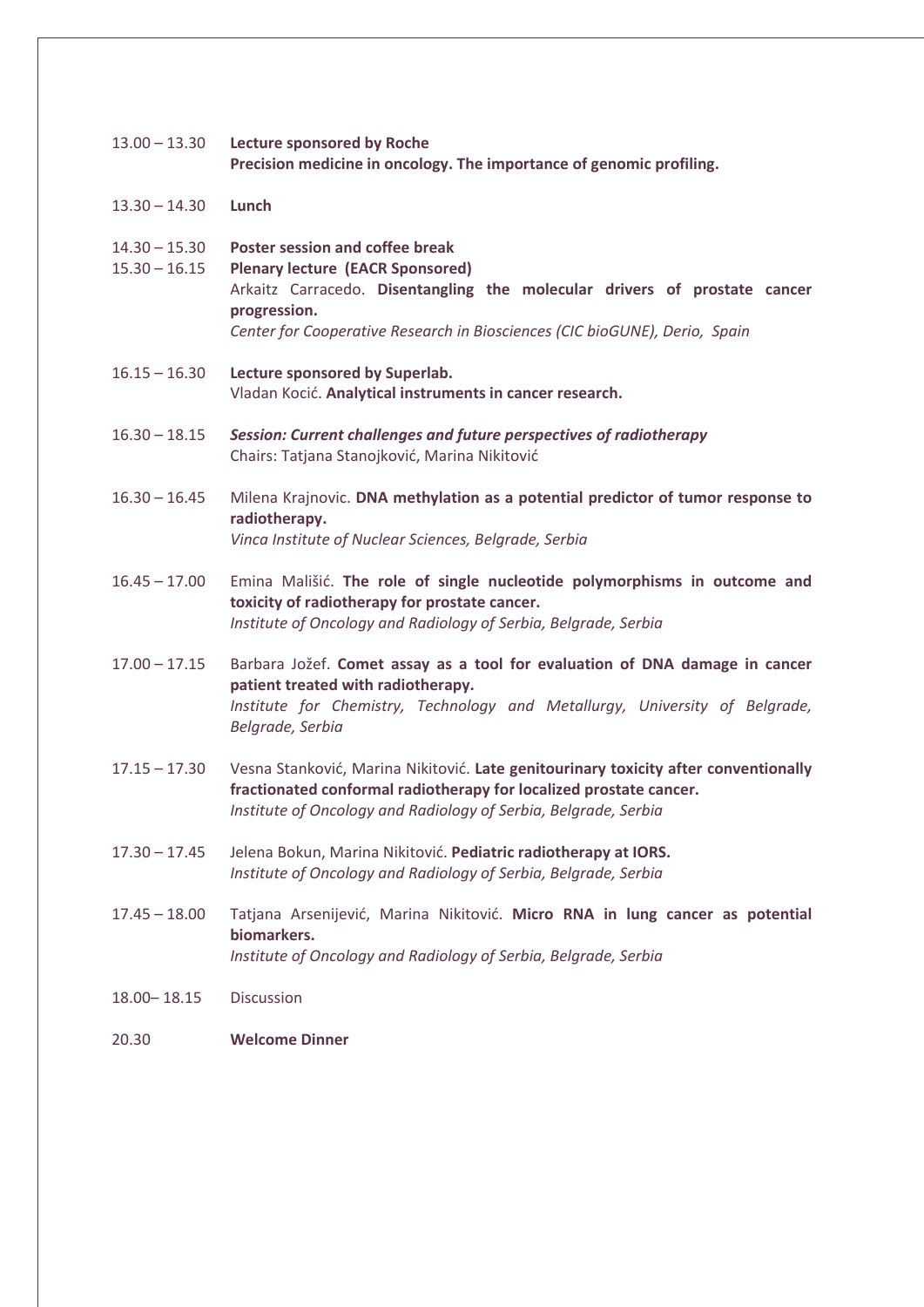# **Saturday, October 5th 2019**

- 09.00 11.00 *Session: The role of oxidative stress in drug resistance* Chair: Milica Pešić
- 09.00 09.30 Joanna Kopecka. **Targeting mitochondria to overcome multidrug resistance in cancer.** *Turin School of Medicine, University of Turin, Turin, Italy*
- 09.30 10.00 Ana Čipak Gašparović. **Lipid peroxidation - double edge sword in fighting cancer (stem) cells.** *Institute Ruđer Bošković, Zagreb, Croatia*
- 10.00 10.30 Short talks
- 10.00 10.10 Marina Filimonova. **Prospects for the use of NOS inhibitors in radiation therapy.** *Tsyb Medical Radiological Research Center, National Medical Research Center of Radiology of the Ministry of Health of the Russian Federation, Obninsk, Russia*
- 10.10 10.20 Marina Stamenković. **Repurposing of pantoprazole as anticancer drug through induction of apoptosis, modulation of autophagy and enhancement of the effect of vincristine in cancer cells.** *Institute for Microbiology and Immunology, Faculty of Medicine, University of Belgrade, Belgrade, Serbia*
- 10.20 10.30 Tamara Babić. *SMAD4* **transcript analysis in human permanent cell lines.** *Institute of Molecular Genetics and Genetic Engineering, University of Belgrade, Serbia*
- 10.30 11.00 Discussion
- 11.00 11.30 **Coffee break**
- 11.30 13.30 *Session: Innovative tools for advancing cancer research* Chairs: Engin Ulukaya, Jelena Grahovac
- 11.30 12.00 Engin Ulukaya. **Spheres: simple and quite reliable models in basic cancer research.** *Istinye University, Istanbul,Turkey*
- 12.00 12.30 Tijana Stanković. **Glioblastoma behaviour in 3D biomimetic systems.** *Institute for Biological Research "Siniša Stanković", University of Belgrade, Belgrade, Serbia*
- 12.30 13.00 Short talks
- 12.30 12.40 Marija Nešović, Jelena Dinić. **c-Src inhibitors pyrozolo[3,4-d]pyrimidines, Si306 and pro-Si306, evade multidrug resistant phenotype and suppress invasion in glioblastoma.** *Institute for Biological Research "Siniša Stanković", University of Belgrade, Belgrade, Serbia*
- 12.40 12.50 Sercan Ergün. **Prognostic significance of miR-494 in renal cell carcinoma.** *Faculty of Medicine, Ordu University, Altınordu, Ordu, Turkey*